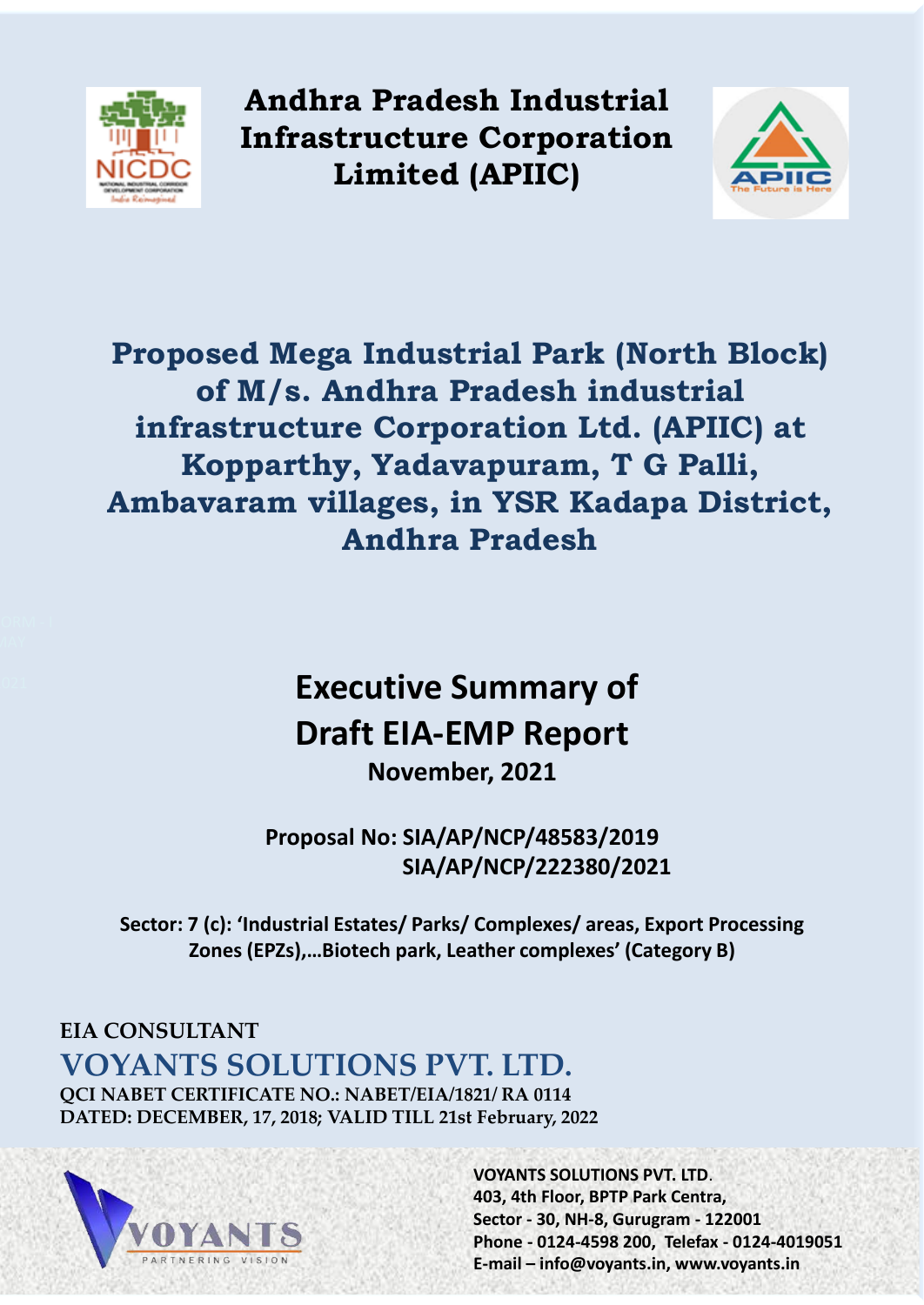

# **1 EXECUTIVE SUMMARY**

# **1.1 Introduction of the Project**

Andhra Pradesh Industrial Infrastructure Corporation Limited (APIIC) incorporated on 26th September, 1973 is the premier organization in the State of Andhra Pradesh, vested with the objective of providing industrial infrastructure through the development of industrial areas. APIIC is a wholly owned undertaking of Government of Andhra Pradesh (GoAP). APIIC is the nodal agency notified by GoAP.

APIIC has taken up the task of development of Industrial hubs in the newly formed state of Andhra Pradesh and promoting growth of specific and multi product Industrial Parks. As part of this initiative APIIC proposed a Mega Industrial Park at Kopparthy village in Chinthakommadinne Mandal and Thollaganganapalli, Yadavapuram and Ambavaram village in Vallur mandal of YSR Kadapa District, Andhra Pradesh having an area of 997.59 Acres (403.71 Ha). The estimated investment for proposed Mega Industrial Park would be INR 424.55 crores.

# **1.1.1 Identification of the Project & Requirement of EIA**

The proposed project identified in the lands of Kopparthy, Thollaganganapalli, Yadavapuram & Ambavaram village in Chinthakommadinne and Vallur mandal of YSR Kadapa District, where area has been surveyed with an area of 997.59 acres having following khasra numbers according the land revenue record. Kopparthy Village - S. Nos. 47-48, 50-53, 56- 59, 75-82, 90-91, 93-103, 108, 109, 112-118, 435-439, 449- 455, 457; Yadavapuram Village -S. Nos. 4–32, 35-50, 54-56, 60- 63, 65-132.; Thollaganganapalli Village -S. Nos. 366 and Ambavaram Village- S. Nos. 1264. The project is identified as development of industrial park, which attract SO 1533 dated 14<sup>th</sup> September, 2006 (EIA Notification) for prior Environment Clearance and the project activity is covered under Industrial estates/ parks/ complex/ Area, export processing Zones (EPZs), Special economic zones (SEZs), Biotech Parks, Leather Complexes project of sector S.N.7(c) of the schedule under EIA Notification, 2006 and amendment thereof. Considering the area proposed for the project, it is coming below 500 Ha., and application for the prior EC has been submitted as category B project in SEAC, AP vide application no. SIA/AP/NCP/48583/2019 and TOR has been granted on 26.02.2020. The amendment application was applied on 29.07.2021 vide application no. SIA/AP/NCP/222380/2021 and TOR was issued on 27.09.2021. The draft EIA-EMP Report has been prepared in accordance the terms of References issued by SEAC/SEIAA, AP for the project. Currently the draft EIA-EMP Report is being submitting to the Pollution Control Board, Andhra Pradesh (APPCB) for the requirement of Public Hearing Process.

# **1.1.2 Need of the Project**

The need for the Mega Industrial Park (North Block), covering an area of 997.59 Acers (403.71 Ha), in YSR Kadapa District, has therefore been considered in context of and socio-economic development of the region. Being a future high growth area and considering stakeholder interest following sectors has especially been considered in line with the Market Assessment study conducted for the project.

The Market Demand Assessment study for the project reveals that Renewable energy sector, Autocomponent, metallic and non-metallic manufacturing are the major sectors which may develop in the area in near future with maximum demand assessed. In addition, Food and Agro, Chemical and Petro-chemical sector also identified with potential for development for large and mega industries. In MSME cluster, market demand assessment identified Food & Agro, Chemical and Petro-chemical (mainly Plastics, chemical, synthetic rubbers), Bulk Drugs & Pharmaceuticals are the dominant sector for development.

In the view of Environmental consideration, only category B type and moderate to less-polluting industries has been considered for proposed industrial park. Thus, from Market Demand Assessment, only category B type industries of Auto component, metallic and non-metallic, Food and Agro, Bulk Drug and Pharma (Bulk Drug, Formulation, Synthetic/Basic Chemicals) has been proposed for the industrial park, which are in line with the conditions stipulated and prescribed in EIA Notifications, 2006 and amendment thereof,

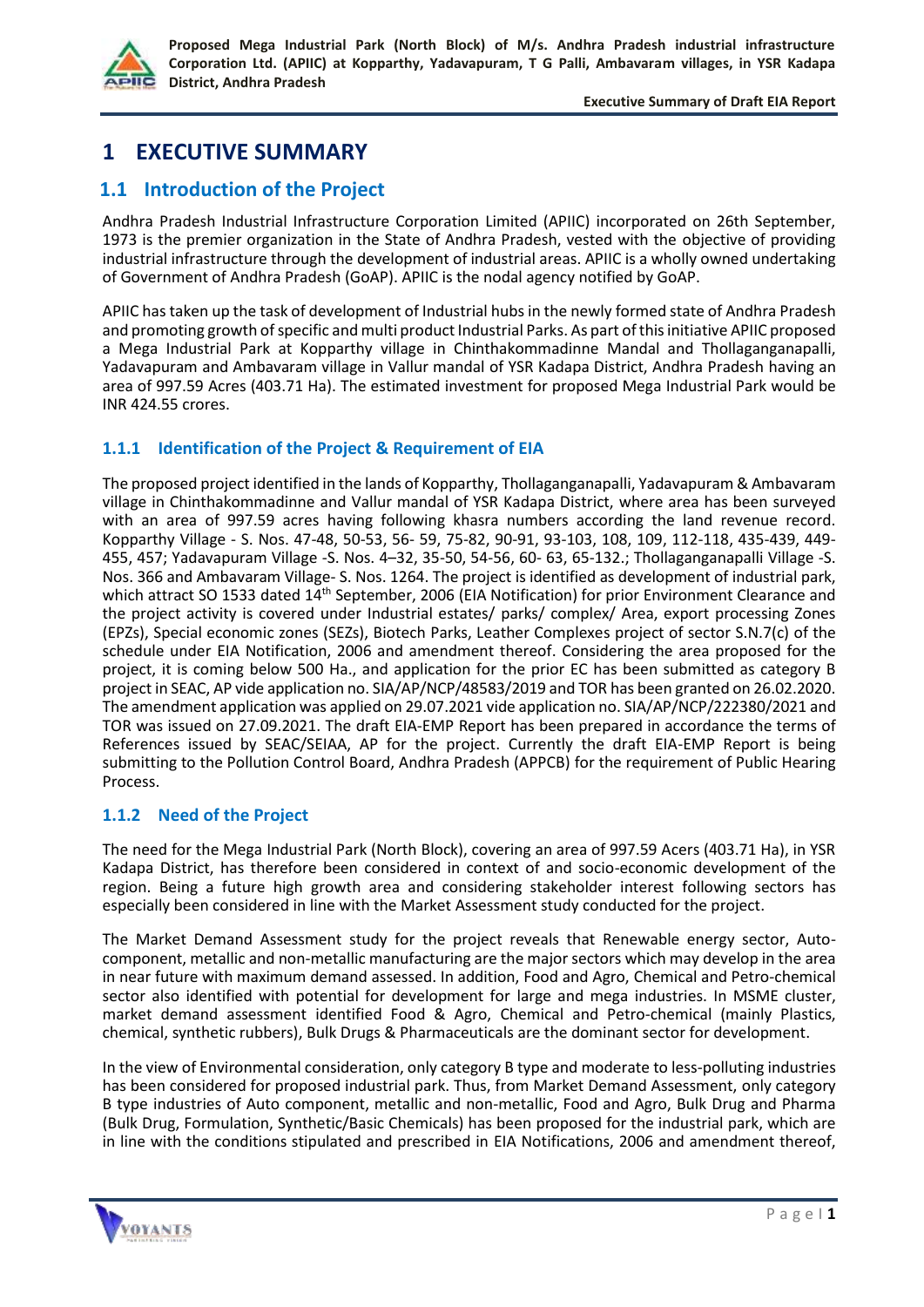

TOR issued for the project. In pollution consideration, close proximity of Airport, close proximity of some village habitations, drainage pattern of the area has been considered during master planning and zoning of the industries and accordingly best suitable and sustainable zoning plan has been proposed for the project. The Market Assessment and Industrial Zoning has been detailed out in chapter 2, section 2.8 to 2.10, page no. 39-45 of EIA-EMP Report.

# **1.2 Project Description**

The Proposed Industrial Park is located at Kopparthy and adjacent villages, close to Kadapa Airport in YSR Kadapa district. The proposed site is stretches between East 78°45'00" E to West 78°44'04" E and North 14°31'27" N to South 14°28'47" N. Salient features of the project is presented in Table 1.

| <b>Name of the Project</b>        | Mega Industrial Park (North Block) of M/s. Andhra Pradesh industrial                                 |  |  |  |  |
|-----------------------------------|------------------------------------------------------------------------------------------------------|--|--|--|--|
|                                   | infrastructure Corporation Ltd. (APIIC) at Kopparthy, Yadavapuram, T G Palli,                        |  |  |  |  |
|                                   | Ambavaram villages, in YSR Kadapa District, Andhra Pradesh                                           |  |  |  |  |
| <b>Land Area</b>                  | 997.59 acres/ 403.71 Ha.                                                                             |  |  |  |  |
| <b>Survey/Khasra Numbers</b>      | Kopparthy Village - S. Nos. 47-48, 50-53, 56-59, 75-82, 90-91, 93-103, 108, 109,                     |  |  |  |  |
|                                   | 112-118, 435-439, 449-455, 457                                                                       |  |  |  |  |
|                                   | Yadavapuram Village - S. Nos. 4-32, 35-50, 54-56, 60-63, 65-132.                                     |  |  |  |  |
|                                   | T.G. Palli Village -S. Nos. 366                                                                      |  |  |  |  |
|                                   | Ambavaram Village- S. Nos. 1264                                                                      |  |  |  |  |
| <b>Land Coordinates</b>           | East 78°45'00" E to West 78°44'04" E and North 14°31'27" N to South 14°28'47"                        |  |  |  |  |
|                                   | N                                                                                                    |  |  |  |  |
| <b>Nearest Village habitation</b> | Ambavaram- 0.35 km (NW)                                                                              |  |  |  |  |
|                                   | Kopparthy-0.40 km (S)                                                                                |  |  |  |  |
| <b>Nearest Railway Station</b>    | Krishnapuram - ~4.5 Km (E)                                                                           |  |  |  |  |
| <b>Nearest City in Kms</b>        | Kadapa- $\approx$ 6.5 km in areal distance and $\approx$ 10.0 km in roadways distance towards        |  |  |  |  |
|                                   | East from the site.                                                                                  |  |  |  |  |
| <b>Nearest Airport</b>            | Kadapa Airport- ~5.0 km in roadways distance and 0.5 km in aerial distance                           |  |  |  |  |
|                                   | towards North east from the site.                                                                    |  |  |  |  |
| <b>Nearest Highway</b>            | NH-40- ~ 5.0 Km (E), connected through SH 51 and MDR 214.                                            |  |  |  |  |
| <b>Nearest Water Bodies</b>       | 1. Penna/Penneru River-NW to NE (~6.48 km)                                                           |  |  |  |  |
|                                   | 2. Papagni River-SW to NW (~8.65 km)                                                                 |  |  |  |  |
|                                   | 3. Cuddapah-Kurnool Canal-ENE (~3.42 km)                                                             |  |  |  |  |
|                                   | 4. Buggavanka Canal NE to SE (~6.20 km)                                                              |  |  |  |  |
|                                   | 5. Devuni Kadapa Lake towards East ((~7.60 km)                                                       |  |  |  |  |
| <b>Water Supply</b>               | The proposed project will require 100 KLD during construction phase and 6.7 MLD                      |  |  |  |  |
|                                   | of water, which shall be sourced from the Somasila Reservoir (located NE from                        |  |  |  |  |
|                                   | site, water supply distance would be ~40 km.                                                         |  |  |  |  |
| <b>Manpower Required</b>          | Total manpower proposed- 68,319                                                                      |  |  |  |  |
| <b>Working Hours</b>              | 3 shifts in a day                                                                                    |  |  |  |  |
| <b>Type of Industries</b>         | Food, Agro and Marine products; Metallic and Non-Metallic Mineral Products;                          |  |  |  |  |
| Proposed                          | Bulk Drugs, Pharmaceuticals, Chemicals; Auto Component accessories                                   |  |  |  |  |
|                                   | manufacturing;                                                                                       |  |  |  |  |
| <b>Categorization of</b>          | <b>Food, Agro, marine Products</b>                                                                   |  |  |  |  |
| Industries (CPCB, 2016)           | $\blacksquare$<br>Grain mill & starches - Starch-Sl. No. 49 of orange; Grain mill- Sl. No. 16, 20 of |  |  |  |  |
|                                   | Green category                                                                                       |  |  |  |  |
|                                   | Fertilizer-granulation, Formulation, Blending only - Sl. No. 29 of Orange<br>п                       |  |  |  |  |
|                                   | Category                                                                                             |  |  |  |  |
|                                   |                                                                                                      |  |  |  |  |
|                                   |                                                                                                      |  |  |  |  |

**Table 1: Salient Features of proposed Mega Industrial Park in Kopparthy**

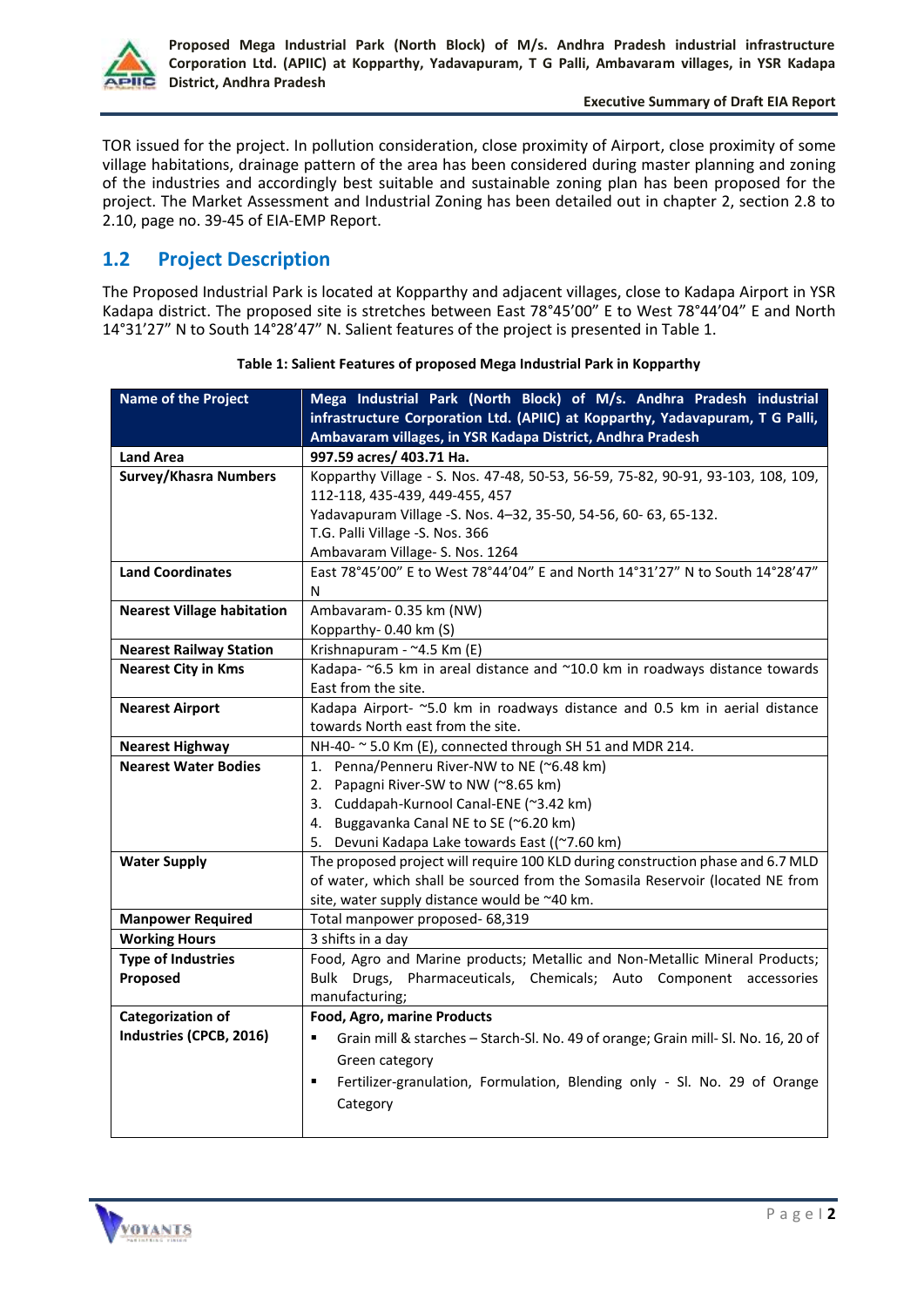

**Executive Summary of Draft EIA Report**

| <b>Name of the Project</b>     | Mega Industrial Park (North Block) of M/s. Andhra Pradesh industrial<br>infrastructure Corporation Ltd. (APIIC) at Kopparthy, Yadavapuram, T G Palli,<br>Ambavaram villages, in YSR Kadapa District, Andhra Pradesh |  |  |  |  |
|--------------------------------|---------------------------------------------------------------------------------------------------------------------------------------------------------------------------------------------------------------------|--|--|--|--|
|                                | <b>Metallic and Non-Metallic Mineral Products</b>                                                                                                                                                                   |  |  |  |  |
|                                | Casting of metals- Sl. No. 28 of Orange Category<br>٠                                                                                                                                                               |  |  |  |  |
|                                | Glass- Sl. No. 45 of Orange Category<br>٠                                                                                                                                                                           |  |  |  |  |
|                                | Ceramic tiles- Sl. No. 22 of Orange Category<br>٠                                                                                                                                                                   |  |  |  |  |
|                                | Granite/ Quartz stone- Sl. No. 64 of Orange Category<br>٠                                                                                                                                                           |  |  |  |  |
|                                | Sanitary wares- Sl. No. 22 of Orange Category<br>٠                                                                                                                                                                  |  |  |  |  |
|                                | Refractories- Sl. No. 22 of Orange Category<br>٠                                                                                                                                                                    |  |  |  |  |
|                                | <b>Bulk Drug &amp; Pharmaceuticals, Chemicals (MSME)</b>                                                                                                                                                            |  |  |  |  |
|                                | Pharmaceutical formulation and for R & D purpose- Sl. No. 74 of Orange<br>٠                                                                                                                                         |  |  |  |  |
|                                | Category                                                                                                                                                                                                            |  |  |  |  |
|                                | Bulk Drug & Pharmaceuticals- Sl. No. 58 of Red Category                                                                                                                                                             |  |  |  |  |
|                                | Basic Organic Chemicals/Synthetic Organic Chemicals and chemical<br>٠<br>intermediates- Sl. No. 22, 25 of Red Category                                                                                              |  |  |  |  |
|                                | Auto-components (proposed for Future Expansion)                                                                                                                                                                     |  |  |  |  |
|                                | Auto component accessories- Sl. No. 2 of Red category<br>п                                                                                                                                                          |  |  |  |  |
| <b>Infrastructure Proposed</b> | Infrastructure proposed for Industrial Park include the following:                                                                                                                                                  |  |  |  |  |
|                                | DG set<br>٠                                                                                                                                                                                                         |  |  |  |  |
|                                | <b>CESTP</b><br>٠                                                                                                                                                                                                   |  |  |  |  |
|                                | Water supply system<br>٠                                                                                                                                                                                            |  |  |  |  |
|                                | Power supply system<br>٠                                                                                                                                                                                            |  |  |  |  |
|                                | Solid waste management (Collection, Segregation, Storage only)<br>٠                                                                                                                                                 |  |  |  |  |
|                                | Pipeline Gas facility                                                                                                                                                                                               |  |  |  |  |
| <b>Estimated Cost of the</b>   | <b>424.55 Crores</b>                                                                                                                                                                                                |  |  |  |  |
| Project                        |                                                                                                                                                                                                                     |  |  |  |  |

# **1.2.1 Area Statement & Land Use**

The proposed project shall comprise the following components as detailed in **Table 1.2 and Table 1.3** below.

| Sl. No                | <b>Locations</b>                        | Area in acres | Percentage (%) |
|-----------------------|-----------------------------------------|---------------|----------------|
| Processing            | <b>METALLIC AND NON-METALLIC</b>        | 155.85        | 15.623         |
| Area                  | FUTURE EXPANSION (AUTO-COMPONENT        | 232.45        | 23.301         |
|                       | ACCESSORIES)                            |               |                |
|                       | <b>BULK DRUG &amp; PHARMACEUTICALS,</b> | 28.10         | 2.817          |
|                       | <b>CHEMICALS</b>                        |               |                |
|                       | <b>FOOD AND AGRO</b>                    | 42.10         | 4.220          |
| <b>Non-Processing</b> | <b>UTILITIES</b>                        | 14.89         | 1.493          |
|                       | <b>PARKING SPACES</b>                   | 107.14        | 10.740         |
|                       | <b>COMMON AMENITIES</b>                 | 30.93         | 3.100          |
| Greens                | <b>GREEN BELT -15M ALONG SITE</b>       | 12.16         | 1.219          |
|                       | <b>GREEN BELT ALONG WATER</b>           | 24.35         | 2.441          |
|                       | ORGANIZED GREEN                         | 105.35        | 10.560         |
| Waterbody             | <b>EXISTING WATERBODY</b>               | 59.16         | 5.930          |
| <b>Roads</b>          | <b>ROADS</b>                            | 185.11        | 18.556         |
|                       |                                         | 997.59        | 100%           |

#### **Table 1.2: Area Statement for Entire Project Site Area**

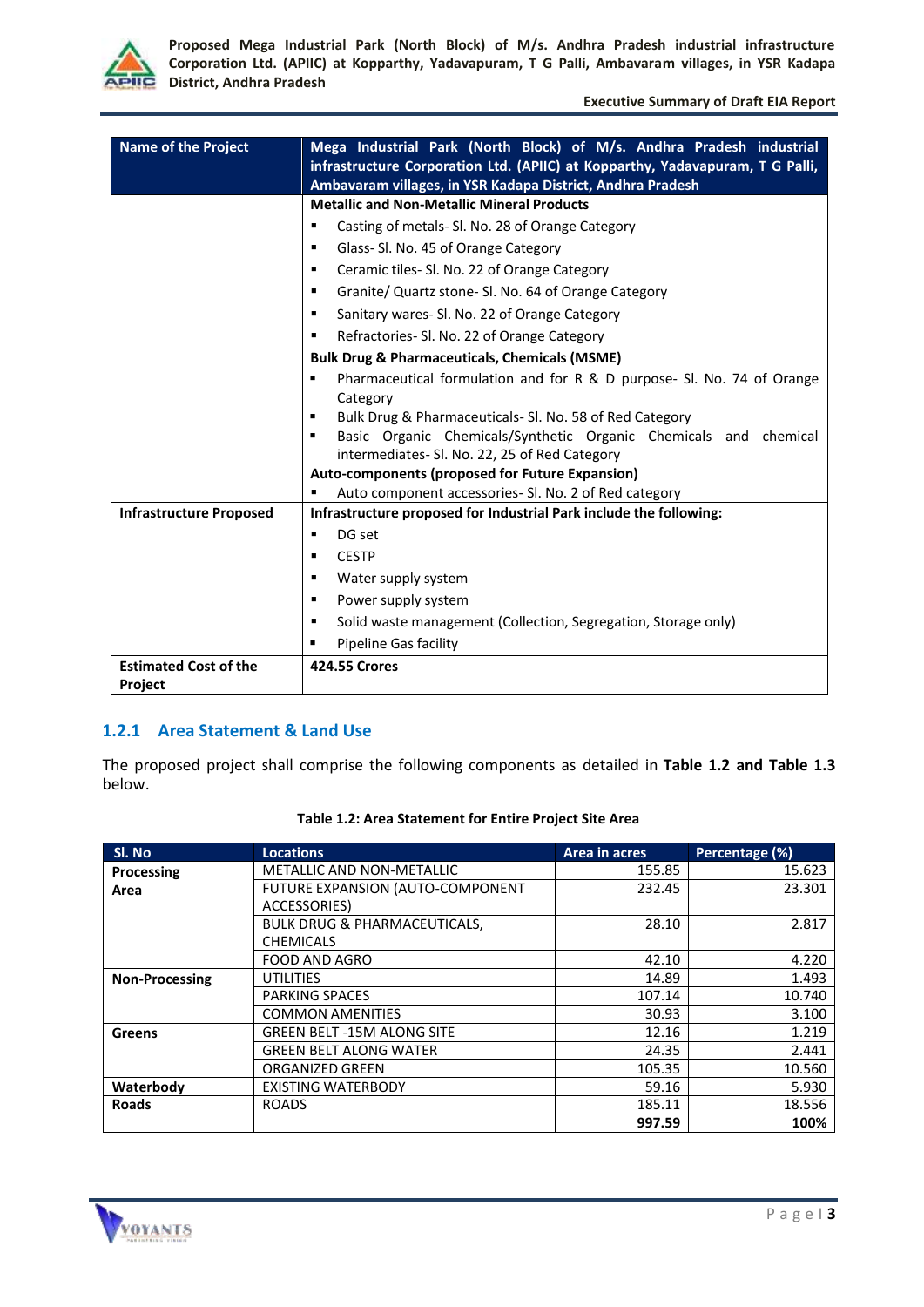

#### **Executive Summary of Draft EIA Report**

#### **Table 1.3: Proposed Green area within Industrial Park**

| <b>Greens</b>                                                     | Area in acres   |
|-------------------------------------------------------------------|-----------------|
| 15 m width Greenbelt Around periphery                             | 12.16           |
| Open Green Space proposed for landscape gardening                 | 105.35          |
| Greenbelt around water body                                       | 24.35           |
| Open space to be kept for greenbelt development within industrial | 183.40          |
| plots                                                             |                 |
| Greenbelt at both side of the approach roads and median of road   | 7.58            |
| <b>Total Greens</b>                                               | 332.84 (33.36%) |

Sizes of the industrial plots has been designed according the need and market assessment of the different industrial clusters and its activity envisaged. In initial developmental industrial plots proposed, these has been mainly designated for MSME facilities and for future expansion area, medium and large sized industries have been envisaged for setup their manufacturing units, thus plot sizes have been increases accordingly. The detailed plot wise size description has been provided in **Table 1.4**.

#### **Plot No. Plot Size (Acres) BUA (Acres) Sector** 114 to 151 2.00 2.00 **Metallic/ Non-Metallic; Food & Agro; Bulk Drug, Pharmaceuticals, Chemicals;** 178 to 193 and 178 to 193 202 to 206 2.36 2.36 207 to 211 2.26 0.90 212 to 216 2.21 0.88 217 to 221 | 2.17 | 0.87 1 6.71 2.68 **Future Expansion (Auto-component accessories)** 2 2.49 0.997 3 5.46 2.18 4 7.21 2.88 5 10.54 4.21 **6 16.11** 6.44 7 14.09 5.64 8 13.38 5.35 9 10.88 4.35 10 8.05 3.22 11 4.97 1.99 12 TO 14 (6.24) 6.24 15 7.18 2.87 16 TO 20 16 TO 20 2.04

#### **Table 1.4: Details of Plot size for Mega Industrial Park**

# **1.2.2 Common Facilities / Industrial Infrastructure facilities**

Amenities and Facilities are the most important supporting land use for proper functioning of Mega Industrial Park infrastructure. The infrastructure provided in the park holds the key to its functional viability. An area of 30.93 acres and 14.89 acres has been marked for amenities and utilities, respectively. Amenity area will accompany by commercial market complexes, exhibition centers, reception area, Drinking Water facility, public Toilets, Canteens, ITI facility etc. The following common utilities are proposed in the Mega Industrial Park.

- a) DG set and other utilities (Common Boilers & Cooling Towers), HSD storage area
- b) Power supply system
- c) Water supply system
- d) Common Effluent Sewage Treatment Plants (CESTP's)

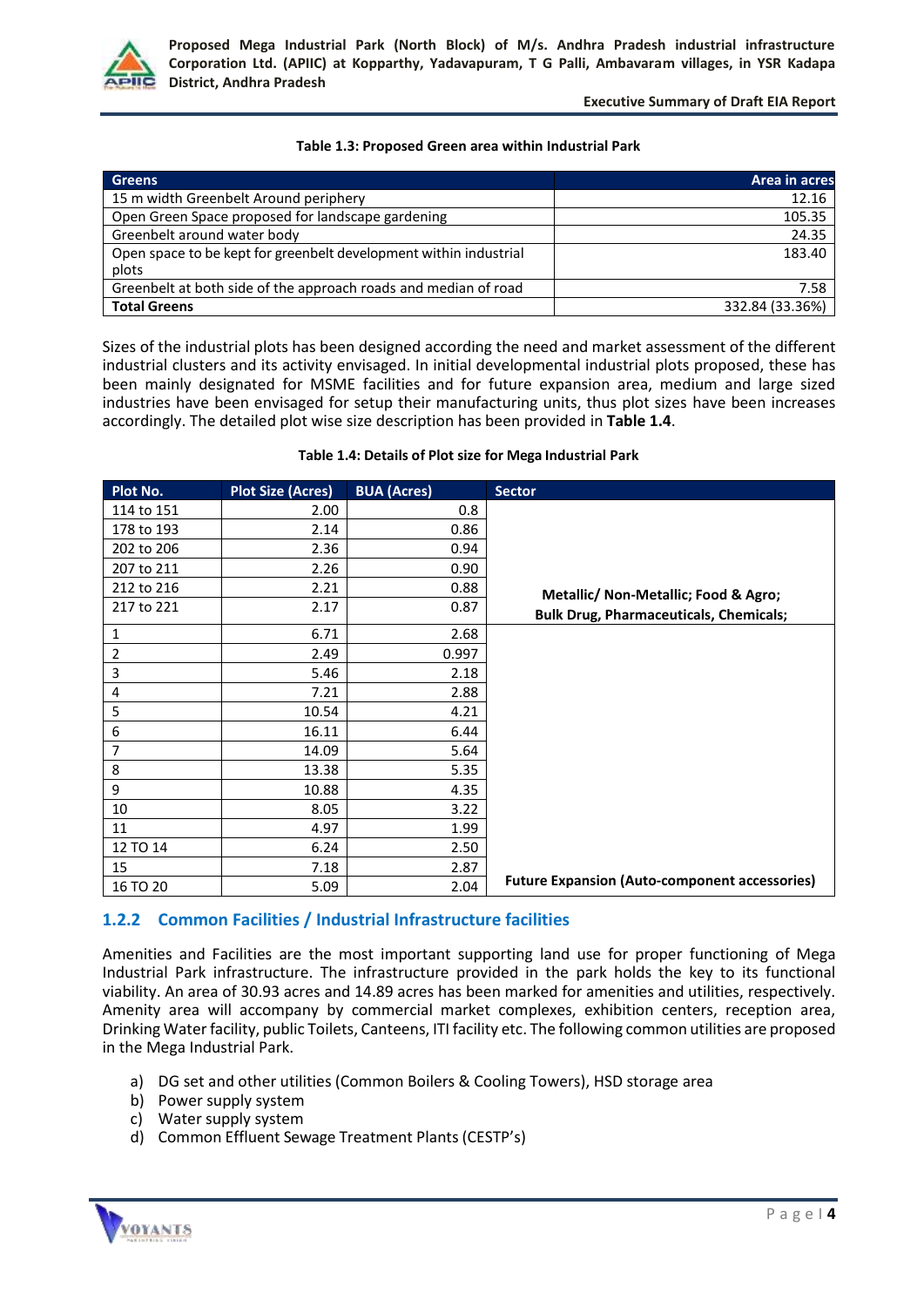

#### **Executive Summary of Draft EIA Report**

- e) Solid Waste Management Facility (Collection, Segregation & Storage)
- f) Gas pipeline
- g) Fire Hydrant system

## **1.2.3 Manpower Requirement**

Total human resource proposed forsite is 68,319. The direct operational employment generation proposed as 62,291 and human resources required for ancillary work has been proposed as 6,028.

## **1.2.4 Parking Requirement**

An area of 107.14 acres has been marked for parking facilities.

## **1.2.5 Water Requirement & Waste Water Management**

Water requirement during the construction phase shall be 100 KLD, which will be used for construction mess domestic use as well for development of Infrastructure facilities like roads, Office buildings, storm water drains, water tanks, and construction of Common Effluent & Sewage Treatment facility (CESTP) etc. Domestic effluent generating from construction mess will be treated in septic tank and soak-pit facility. During Operation Phase, the estimated raw water requirement is 6.7 MLD and this will be sourced from Somasila Reservoir which is around ~48.29 Km (ESE). Estimated effluent generation during operation phase is 4.0 MLD. Effluent will be treated in CESTP and reused for greenbelt development and cooling tower makeup water. The capacity of the CESTP has been proposed as 5 MLD.

## **1.2.6 Power Requirement**

The estimated peak power demand for the industrial park operation is about 68.48 MVA. The required power demand will be fulfilled from power source from 220 KV power grid substation, in Chinnakampalle, Kadapa, 22km from site. The power sourcing/ availability application letter has been submitted to concerned office and same is under process for power assurance. Further, power would be tapped from supply grid to 132/33 KV Sub-station, situated towards North-western boundary of the proposed project site.

## **1.2.7 Solid Waste Management**

The Solid waste generation estimated for the proposed industrial park project has been provided below in **Table 1.5**. During construction phase there will be generation of construction debris and top soil. This waste will be reused in area leveling process. Solid Waste from Construction mess will be transferred to local municipal waste management facility. During operation phase, Solid Waste shall be collected, segregated and stored within the impervious and covered Waste Management shed and shall be disposed to TSDF/authorized recycler. Considering the close proximity of Kadapa Airport, no TSDF or in-house waste management has been proposed for the project.

| <b>Waste Generating Facility</b>              | <b>Acres</b> | Ton/Day |
|-----------------------------------------------|--------------|---------|
| <b>FOOD AGRO - LARGE</b>                      | 42.10        | 0.30    |
| <b>METALLIC AND NON-METALLIC</b>              | 155.85       | 0.55    |
| FUTURE EXPANSION (AUTO-COMPONENT ACCESSORIES) | 232.45       | 8.37    |
| BULK DRUG & PHARMACEUTICALS, CHEMICALS        | 28.10        | 1.01    |
| <b>UTILITIES</b>                              | 14.89        | 0.00    |
| <b>PARKING SPACES</b>                         | 107.14       | 2.08    |
| <b>COMMON AMENITIES</b>                       | 30.93        | 0.00    |
| <b>GREEN BELT -15M ALONG SITE</b>             | 12.16        | 0.18    |
| <b>GREEN BELT ALONG WATER</b>                 | 24.35        | 0.37    |

#### **Table 1.5: Solid Waste Management Plan**

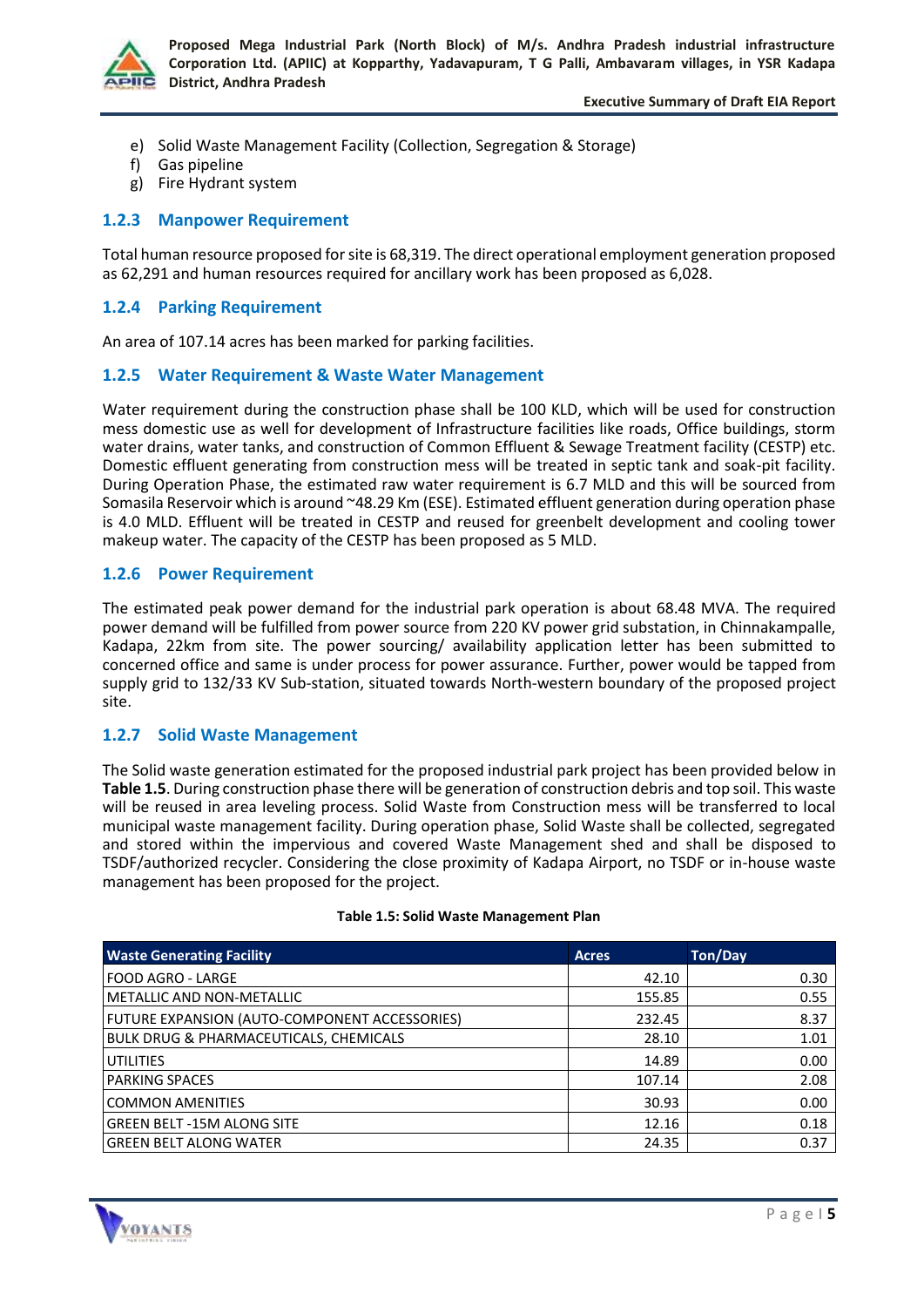

**Executive Summary of Draft EIA Report**

| I ORGANIZED GREEN         | 105.35 | 1.58  |
|---------------------------|--------|-------|
| <b>EXISTING WATERBODY</b> | 59.16  | 0.00  |
| <b>ROADS</b>              | 185.11 | 0.00  |
| <b>TOTAL</b>              | 997.59 | 14.44 |

# **1.3 Description of Environment**

For assessment of existing environmental condition of the project area, baseline environmental monitoring study was conducted during Pre-monsoon season (March-May, 2021) at the proposed project site and its project study area (identified 10 km surrounding of the project site). The study data revealed that the proposed project study area has very less quantum of pollution load and the area is devoid of any critically polluted area/source. The parameter-wise description of baseline environmental condition is described in following **Table 1.6.**

| <b>Environmental</b><br><b>attributes</b>                                                                                                                                                                                                                                                            | <b>Baseline status</b>                                                                                                                                                                                                                                                                                                                                                                                                                                                                                                                                                                                                                                                                                                                                                                                                                                                                                                                                                                                                                                                                                                                                                                                                                                                                                                                                                                                                        |  |
|------------------------------------------------------------------------------------------------------------------------------------------------------------------------------------------------------------------------------------------------------------------------------------------------------|-------------------------------------------------------------------------------------------------------------------------------------------------------------------------------------------------------------------------------------------------------------------------------------------------------------------------------------------------------------------------------------------------------------------------------------------------------------------------------------------------------------------------------------------------------------------------------------------------------------------------------------------------------------------------------------------------------------------------------------------------------------------------------------------------------------------------------------------------------------------------------------------------------------------------------------------------------------------------------------------------------------------------------------------------------------------------------------------------------------------------------------------------------------------------------------------------------------------------------------------------------------------------------------------------------------------------------------------------------------------------------------------------------------------------------|--|
| Land use<br>The project study area has dominant land use pattern of cultivable lands having<br>percentage ratio of 78%, followed by non-cultivable barren/scrub lands (15%). However,<br>the land identified for the proposed project has dominant land use of non-cultivable<br>barren/scrub lands. |                                                                                                                                                                                                                                                                                                                                                                                                                                                                                                                                                                                                                                                                                                                                                                                                                                                                                                                                                                                                                                                                                                                                                                                                                                                                                                                                                                                                                               |  |
| <b>Ambient Air &amp; Noise</b><br>Quality                                                                                                                                                                                                                                                            | The particulate matter concentration in the study area varies from 54-56 $\mu$ g /m <sup>3</sup> for PM <sub>10</sub><br>and 21.8-24.5 µg /m3 for PM <sub>2.5</sub> . Gaseous pollutants (SO <sub>2</sub> , NO <sub>2</sub> , O <sub>3</sub> , CO) and other toxic<br>substances' concentration also found low and well below the stipulated standard limit<br>prescribed by NAAQS, 2009.                                                                                                                                                                                                                                                                                                                                                                                                                                                                                                                                                                                                                                                                                                                                                                                                                                                                                                                                                                                                                                     |  |
|                                                                                                                                                                                                                                                                                                      | Ambient Noise level of the area varies between 54-56 dB(A) during Day Time and 42-45<br>dB(A) during Night Time. In consideration of overall ambient noise level of the area, it is<br>found that the area has moderate noise generation from external and secondary sources.<br>Noise level near to the institutional areas around the project site found slightly higher<br>than prescribed limit, it might be due to the noise generation due to the human activities<br>at the institutions.                                                                                                                                                                                                                                                                                                                                                                                                                                                                                                                                                                                                                                                                                                                                                                                                                                                                                                                              |  |
| <b>Surface</b><br>Water<br>Quality                                                                                                                                                                                                                                                                   | The baseline monitoring of surface water quality has been assessed from Penna River and<br>Papagni River upstream and downstream sources and also tested from different canals<br>flowing within the project study area. Sampling and analysis was also conducted from<br>largest stagnant fresh water reservoir of the area - Devuni Kadapa lake. The results were<br>compared with the drinking water quality standard (IS: 10500-2012) reference values and<br>also in respect of CPCB Water Quality Criteria for designated best use. The pH values of<br>all analyzed samples ranged between 6.78 to 7.86 and were within the acceptable limit<br>(6.5-8.5). The TDS levels ranged from 149.0 to 347.0 mg/l and the chlorides level in surface<br>water samples ranged from 54.8 to 196.2 mg/l and were found below the acceptable limit<br>of 250 mg/l. The sulphates level ranged from 18.7 to 57.2 mg/l and were below the<br>desirable limit of 200 mg/l. The fluorides level ranged below the acceptable limit of 1.0<br>mg/l. The nitrate level ranged between 1.6 to 7.2 mg/l and was within the desirable limit<br>of 20 mg/l. The BOD values ranged between 3.1 to 6.4 mg/l and COD values ranged<br>between 22.4 mg/l to 64.6. The values were within the CPCB criteria for Class C water for<br>designated best use of drinking Water Source after proper conventional treatment<br>followed by disinfection. |  |

## **Table 1.6: Baseline status**

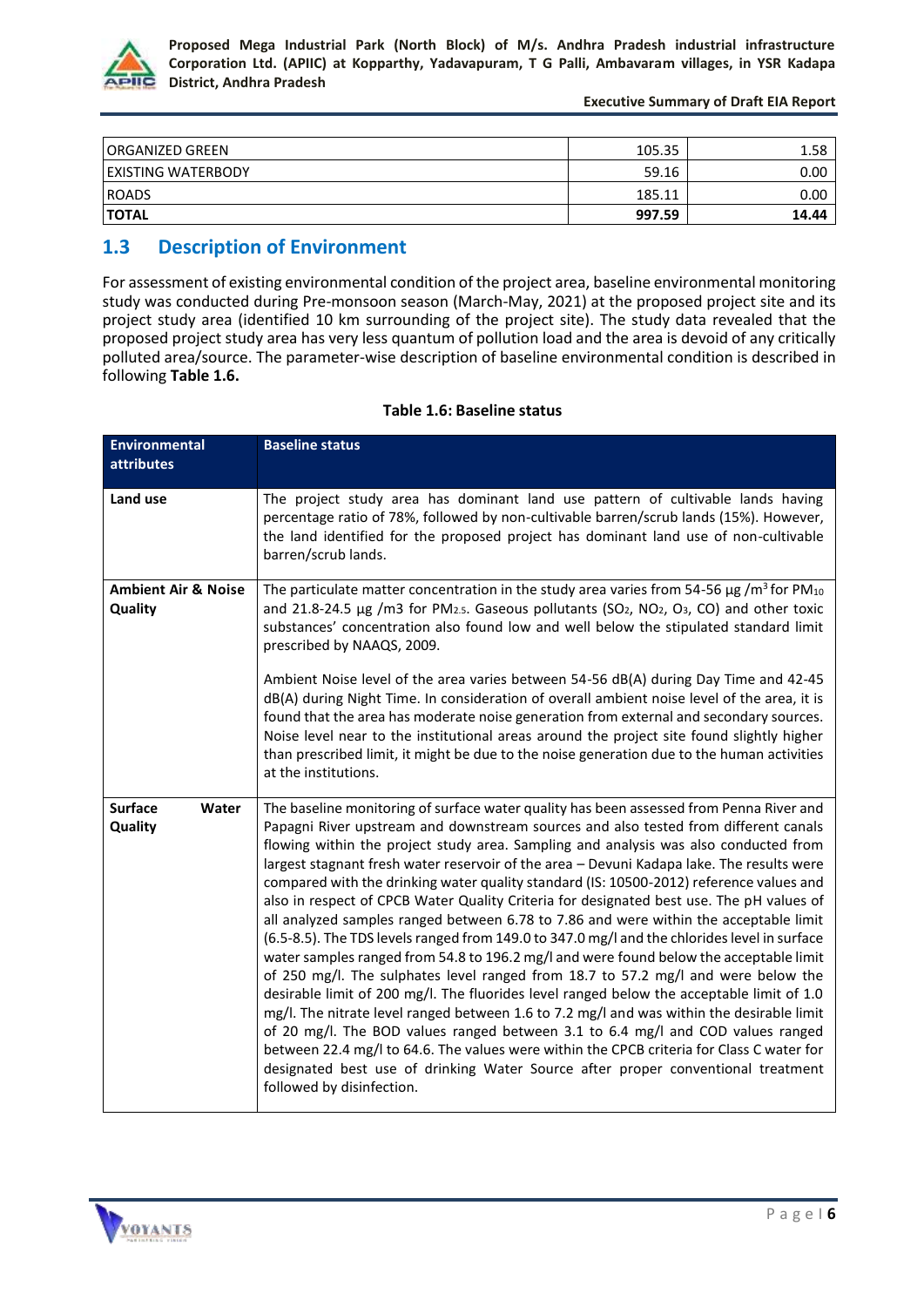

#### **Executive Summary of Draft EIA Report**

| <b>Environmental</b><br><b>attributes</b> | <b>Baseline status</b>                                                                                                                                                                                                                                                                                                                                                                                                                                                                                                                                                                                                                                                                                                                                                                                                                                                                                                                                                                                                                                                                                                                                                                                                                                                                                                                                                                                                      |
|-------------------------------------------|-----------------------------------------------------------------------------------------------------------------------------------------------------------------------------------------------------------------------------------------------------------------------------------------------------------------------------------------------------------------------------------------------------------------------------------------------------------------------------------------------------------------------------------------------------------------------------------------------------------------------------------------------------------------------------------------------------------------------------------------------------------------------------------------------------------------------------------------------------------------------------------------------------------------------------------------------------------------------------------------------------------------------------------------------------------------------------------------------------------------------------------------------------------------------------------------------------------------------------------------------------------------------------------------------------------------------------------------------------------------------------------------------------------------------------|
| <b>Ground Water Quality</b>               | Baseline monitoring for ground water quality of the project study area has been assessed<br>from 10 locations, mainly from tube well/ dug well of different villages within the project<br>study area. The analysis results indicate that the pH ranges between 7.37 to 7.61, which<br>are well within the specified standard of 6.5 to 8.5 limits. Total hardness of the ground<br>water was recorded with a range between 244.8 to 312.1 mg/l. Total Dissolved Solids<br>(TDS) concentration were found between 248 to 350.4 mg/l. Chlorides at all the locations<br>were found within the desirable limits (250 mg/l) as it ranged between $107.5 - 166.4$ mg/l.<br>Sulphates at all the locations were within the permissible limits (200 mg/l) as it ranged<br>between 25.8 - 55.4 mg/l. Fluorides recorded below detectable limit; Nitrates<br>concentration were found between 5.78 to 7.88 mg/l. The concentration of Magnesium<br>found in groundwater samples of the study area with a range from 28.4 to 41.5 mg/l.<br>Bacteriological studies reveal that no coliform bacterial are present in the sampled ground<br>water. No heavy metal contamination observed in the ground water sampled and<br>analyzed in the study area. Considering the analysis made for ground water environment<br>of the area, it is identified that the ground water of the area is drinkable with conventional<br>pre-treatment. |
| <b>Soil Quality</b>                       | To assess the soil quality of the area, 10 samples were collected from different agricultural<br>as well non-agricultural field within the project study area. The most commonly observed<br>soil textures are sandy loam. The soil pH ranges between 7.41 to 8.43, thereby indicating<br>the soils are slightly alkaline. The organic carbon content of soil varied from 0.4% to 1.14%.<br>Available nitrogen content in the surface soils ranges between 88.5 to 263.23 mg/kg.<br>Available phosphorus content ranges between 36.31 to 71.28 kg/ha. Potassium content<br>in the soil ranges between 56.62 to 379.31 kg/ha. Thus, it has been identified that the<br>project study area has richness of nutrients for cultivation use. However, soil at project<br>site having low to moderate nitrogen and potassium concentration in respect to the other<br>surrounding areas.                                                                                                                                                                                                                                                                                                                                                                                                                                                                                                                                          |
| <b>Biological</b><br><b>Environment</b>   | During baseline (primary + secondary) terrestrial ecological study, 133 plant species, 32<br>shrub species and 13 herb species identified within the study area. No endangered species<br>was found and most of the species are endemic to the bio-climatic zone of the region. The<br>proposed project site has devoid of major plantation or dense tree cover area, and most<br>the area proposed for the project site has grazing land having small shrub and herbaceous<br>plantations.<br>During faunal study, 8 major faunal species reported from the project study area. No<br>scheduled I species has been identified within the project study area.                                                                                                                                                                                                                                                                                                                                                                                                                                                                                                                                                                                                                                                                                                                                                               |
| Socio-Economy                             | The total population of the district is 28,82,469 persons with approximately 66 percent of<br>population residing in rural areas. With a total area of 15,359 square kilometers, the<br>district ranks 7th in terms of area, comprising approximately 5.58 percent of the state.<br>The communities residing in the project surrounding area are aware about the project and<br>supported the project. Land available at the site are mainly used as grazing land for<br>livestock of surrounding habitation areas. Thus, during consultation for primary socio-<br>economic survey, queries were also raised on allocation of alternate grazing land for the<br>livestock. Suggestions was raised for placing noise generating industries far from<br>habitations. The community also requested on providing employment opportunities to<br>the household providing land to the project in addition to proposing certain village<br>development activities such as proper drainage and roads in the village to accommodate<br>the influx of people from areas exterior to the village, safe drinking water supply, primary<br>schools for children within the village and others for providing safe and healthy                                                                                                                                                                                                            |

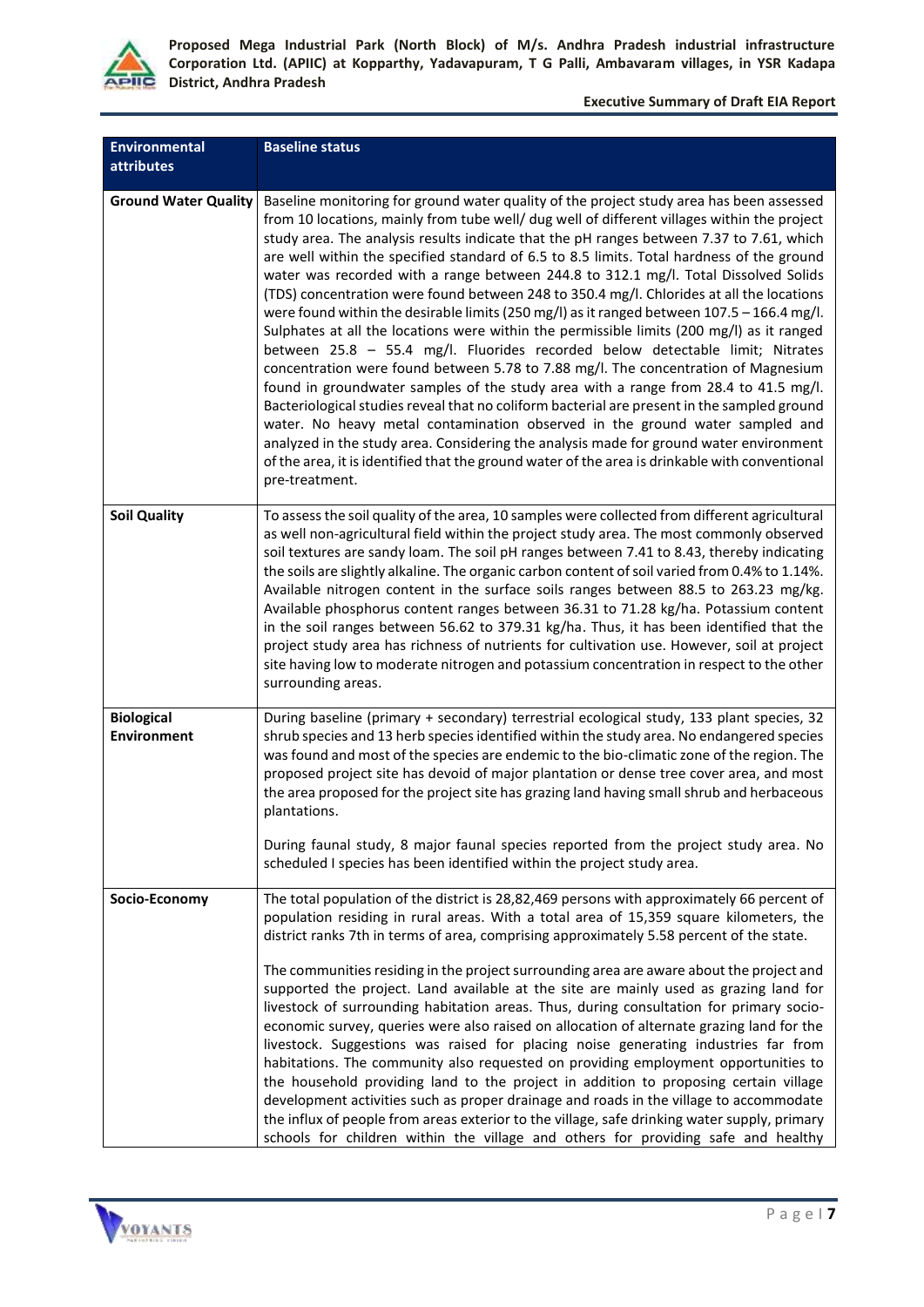

**Executive Summary of Draft EIA Report**

| <b>Environmental</b><br>attributes | <b>Baseline status</b>                                                                                                                                                                                                                                                           |
|------------------------------------|----------------------------------------------------------------------------------------------------------------------------------------------------------------------------------------------------------------------------------------------------------------------------------|
|                                    | environment for the community to stay in the villages post initiation of the project. The<br>detailed queries and comments will be noted during Public Hearing process and revised<br>management plan will be provided to address the socio-economic development of the<br>area. |

# **1.4 Anticipated Environmental Impacts & its Mitigation Measures**

# **1.4.1 Land Environment**

The development of industrial park will change the land use from existing uncultivable barren land to industrial use. During construction phase, area clearance and area leveling process will generate top soil waste, which will be mix of bio-degradable waste and soil debris. During further construction work, there will be anticipated generation of construction wastes, these waste materials shall not have any hazardous nature and will be used in area leveling and road construction work. With development of 33% green cover within the industrial park, the impacts of change in land use shall be minimized with maximum possible extent.

During Operation phase, the controlled and systematic operation of industrial park, proper storage of waste material and development of green belt and its maintenance will mitigate the impacts on soil and land cover. In addition, during operation phase, no change in land use has been identified or anticipated, thus, mitigation measures to control top soil degradation and soil contamination will be the main focus for protecting the land environment of the area.

## **1.4.2 Impacts on Climate**

#### **Wind Speed**

The wind speed in any area is dependent upon local geographic and topography formation of high and lowpressure zones. No adverse impact on the wind speed is anticipated due to the project activities. The predominant wind direction would be same, i.e., from East to west direction.

#### **Temperature**

The pollutants in air have adverse impact on human's health, result in commonly respiratory problems. Development of vegetation cover in the surrounding area will help maintaining the temperature in the long - run. The temperature pattern is a regional behaviour and is not likely to be affected by the project activity.

#### **Rainfall**

The trend of rainfall follows a regional pattern and is mainly governed by the southwest & northeast monsoon. The area mainly rained with south-west monsoon rainfall. The project activity, therefore, is not likely to have any adverse impacts on rainfall patterns, as the project activity will limited to very small micro-climate area, thus the project activity would not impact on existing rainfall distribution pattern.

#### **Humidity**

The pattern of relative humidity depends mainly on the rainfall, wind, temperature and other weather phenomenon. Proposed industrial park operation will not impact on climatic phenomenon adversely, thus the project does not have any direct impact on humidity of the area.

# **1.4.3 Impacts on Air Environment**

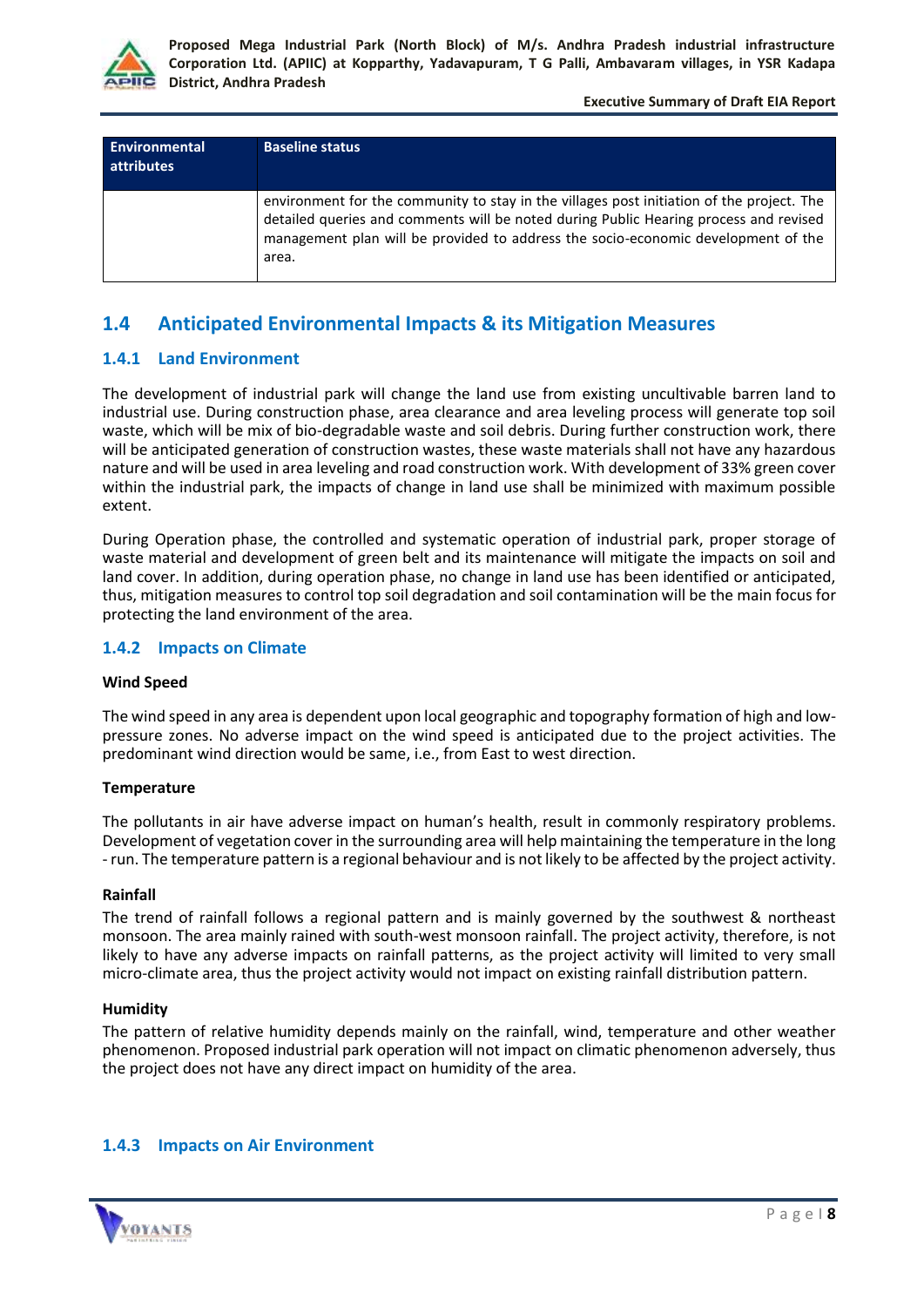

#### **Executive Summary of Draft EIA Report**

The construction phase will involve movement of construction materials to the project area, site clearing, vehicular emissions, and emissions from the construction machinery, etc. This in turn could influence the ambient air quality in the region through increase of particulate matters and gaseous pollutants in the ambient air. The increment of pollutants in the ambient air during the construction phase is temporary in nature and will be localized. Dust pollution, though temporary, is most likely to affect the well-being of the construction workers and residents of surrounding villages located in close proximity to the project site and towards downwind direction. Nevertheless, the following mitigation measures will be adopted:

- Equipment and vehicles will be regularly maintained in accordance with the manufacturer's recommendations to maximize fuel efficiency and help minimize emissions and also fuel that has low sulphur content of 0.1% would be utilized.
- A stringent speed limit of 30 km/hr. will be enforced for internal vehicle movement.
- Vehicles transporting soil and aggregate to be covered using tarpaulins or covers that prevent the escape of dust, and restricting such vehicles from stopping near settlements.
- Fixing of tailgates and their proper closing at the back of trucks that would be used in transportation of construction and building materials.
- Construction materials will most likely be transported during off-peak hours.
- Use of windbreaks, netting screens or semi-permeable fences to reduce dust emissions from working areas close to sensitive residential or agricultural locations or natural habitats.
- In order to ameliorate the fugitive dust suppression, the surfaces near the proposed site and transport roads will be sprinkled with water to reduce dust generation.
- Plantation of dust absorbing plant saplings along the periphery of the project site and maintain the plants for their fast growth.

During operation phase, due to operation of industrial units, point source emission of particulate matter and gaseous pollutants will be taken place; in addition to this, due to vehicular movements pollutants will be added into the ambient air. To control and reduce the air pollution impact on surrounding habitations and sensitive places like institutions, master planning of industrial park has been made such a manner that point source emitting and polluting industries has been placed towards the upwind direction with respect to annual wind rose direction. In addition, to mitigate and control the industrial pollution, Air Pollution Control Devices (APCD), Continuous Ambient Air Quality Monitoring Stations (CAAQMS), use of low emission fuels (like PNG), maintenance of equipment and development of peripheral green belt/roadside plantation has been proposed.

# **1.4.4 Impact due to Noise & Vibrations**

The construction and industrial operation work will lead to significant deterioration of the noise environment within the project site, the adjoining and neighboring areas. Especially, some of the village habitations have close proximity from the site (*viz*., Ambavaram, Tadigotla, Kopparthy, Ramapathadu villages having distance 1-3 km from the site); Some of the institutions also having close proximity to the proposed project site. Thus, during construction and operation phase the industrial park environmental monitoring team as well individual industry will strictly adhere the following mitigation measures. The following control measures will be adopted at the points near to the source of noise to keep the ambient noise levels below permissible limits 75 dB(A) during Day Time and 70 dB(A) during Night Time.

- Substitution of major noise generating DG sets and use of Green DG sets with Acoustic Enclosures.
- Provision and maintenance of 3 stages thick tree belts to screen noise from source, followed by landscape green buffer area, where no addition or increment of ambient noise and followed by

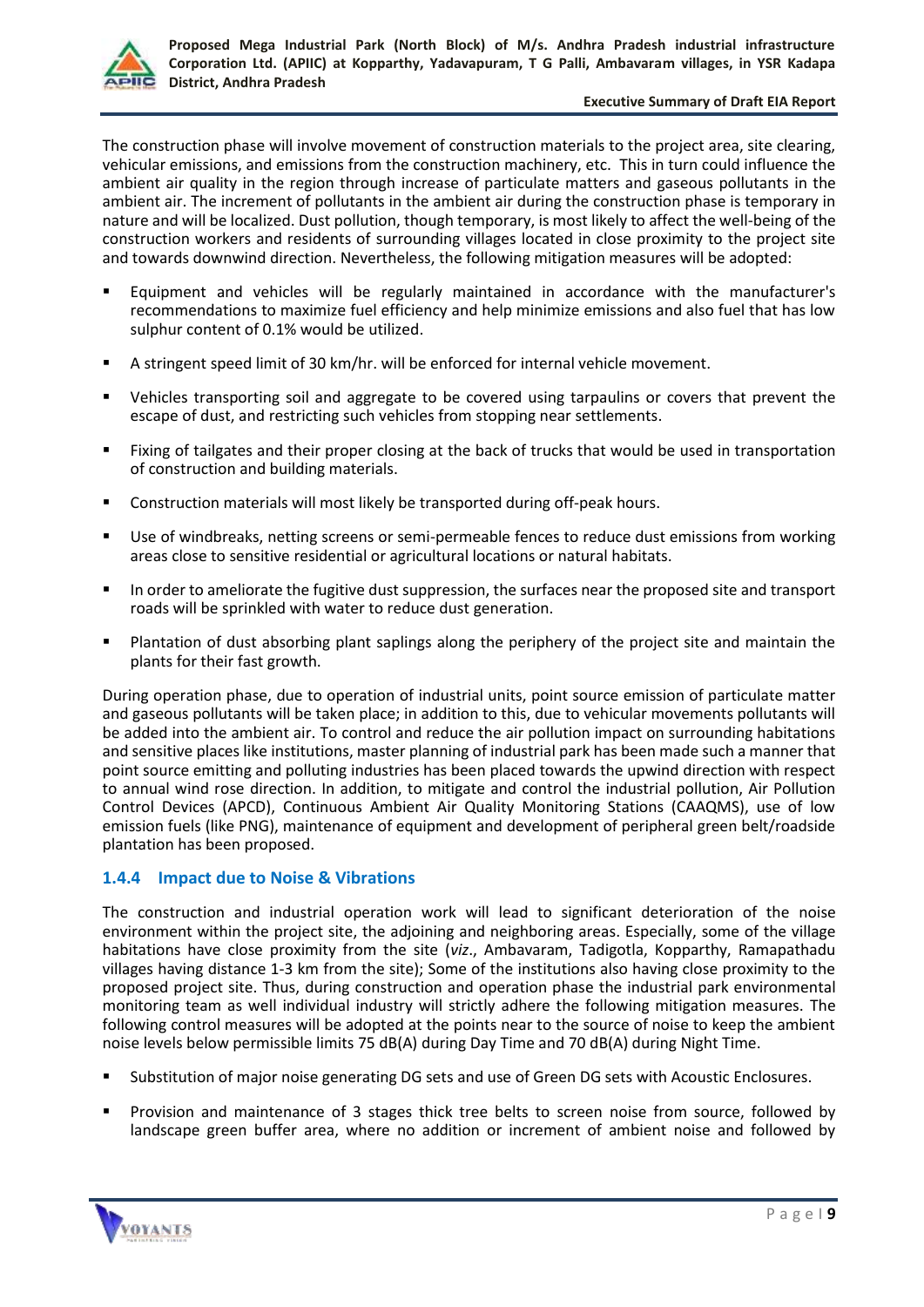

peripheral 3 layered thick green cover to attenuate the noise level within prescribed limit.

- Avenue plantation within the project area to lower down the ambient noise due to vehicular movement.
- Installation of acoustic enclosure for the major noise generating equipment and DG sets.
- Regular maintenance of equipment and in-house vehicles; monitoring of ambient noise level within the project site and around the site.
- Provision of protective devices like earmuffs/ear plugs to those workers who cannot be isolated from the source of noise. Provision of Health checkup camps for employees and surrounding habitation areas.

## **1.4.5 Impact on Water Environment**

During construction phase, waste water will be generated from construction mess and same will be treated in septic tank followed by sock pit facility. It will be monitored that construction debris and other waste generating from construction work, should be kept in a dedicated area away from the natural drainage system/water body within the project site.

During Operation phase, domestic effluent will be generated from the industrial facility as well from other domestic use. Trade effluent will be generated from individual industries and same will be primarily treated in in-house ETPs for Food processing, pharmaceuticals and metallurgical units and primary treated effluent will be transferred through effluent drainage system of the park and will be treated along with domestic effluent in Common Effluent & Sewage Treatment Plant (CESTP). The estimated capacity of CESTP is 5 MLD and it has been proposed towards the downstream flow the drainage slope available at the area.

Rainwater generating within the site will be captured through rooftop rainwater harvesting system and estimated annual rooftop runoff is 518,529.63  $m^3$ , which will be captured and harvested to the ground water table of the area. No effluent and surface runoff mixing will be occurred, as separate drainage will be provided for both type of water flow. In addition to the this, following management measures will be taken care off to protect the water environment of the area:

- Optimization, Reuse and recycling methods shall be adopted at all industry level. Recycled water pipeline will be connected to the greenbelt area and cooling tower area, so that recycled water will be reused in those non-potable use.
- **EXECT Strategic plans such as implementing following structures for rainwater harvesting and ground water** recharging purposes in project site.
- Roof-top rain water harvesting
- Channelization of run-off water through a settling basin, especially during construction phase.
- Recharge pits, Rainwater storage ponds/tanks/ or use of existing pond/tank Monitoring of water quality and ground water level variations in and around the project site.
- No washing of vehicles or any other machinery/equipment related to construction will be done in the local water bodies.

## **1.4.6 Impact on Biological Environment**

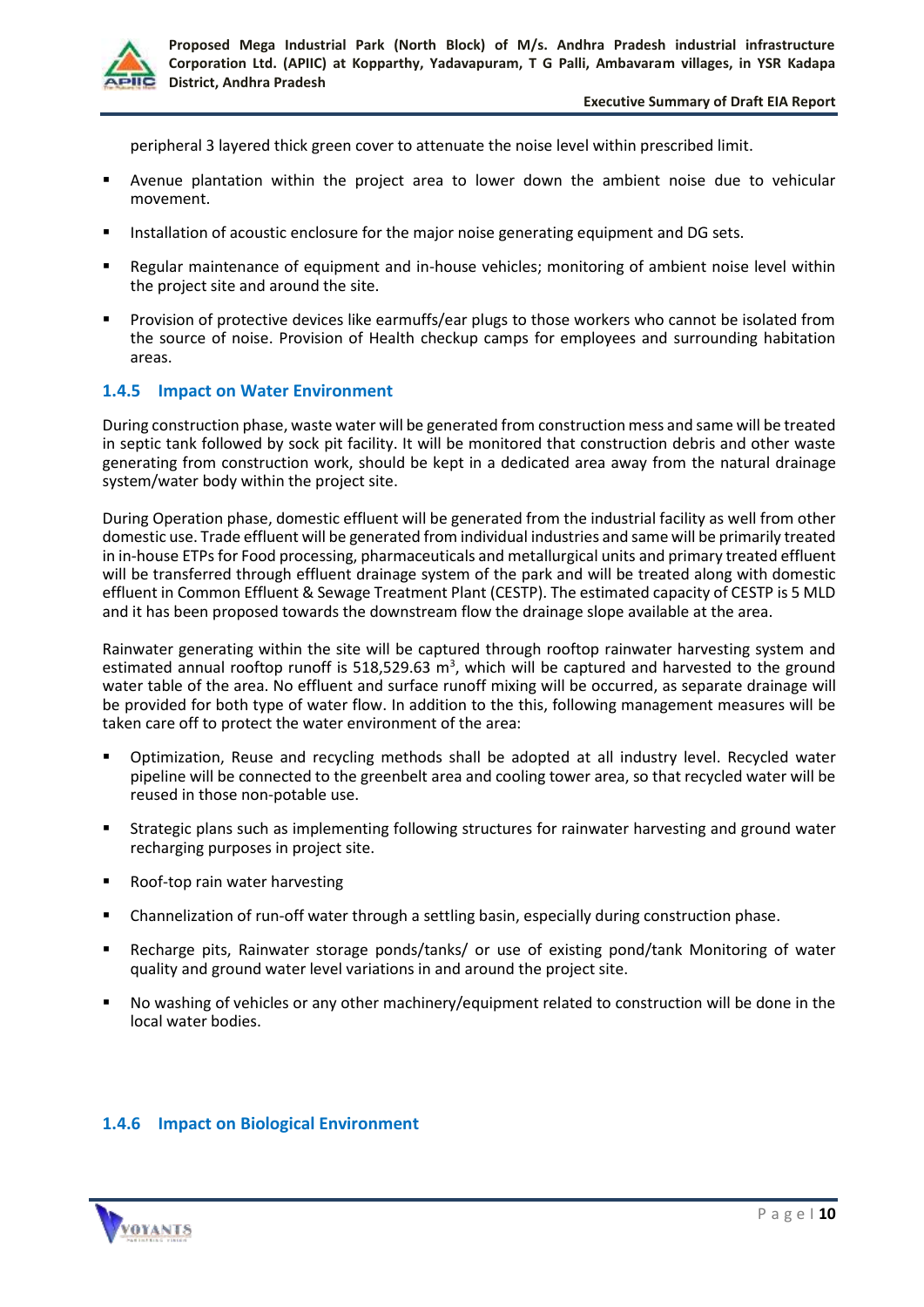

#### **Executive Summary of Draft EIA Report**

#### **Impacts on Flora**

The project area is a non-cultivable land so there would not be any significant impact on the flora. The land is inhabited and major part of the project area is open/barren land. Existing shrubs and herbs cover will be cleared. However, 15 meter thick 3 layered peripheral green cover, avenue plantation and landscape green covers has been proposed for the project and same will be developed and maintained within the industrial park. Plants species has been proposed as local area specific indigenous plants of Semi-arid climate zone and vegetation zone of the area, which is Southern Plateau and Hills.

#### **Impacts on Fauna**

There is no wildlife sanctuary, biosphere reserve or any ecological sensitive zone identified within the 10 km radius of the project site, so there won't be any significant impact on the fauna. The peripheral green cover will have fruit bearing and blossoming trees, which will attract local avifaunal species, thus the area may work as very good green buffer from the industrial park to the surrounding habitation areas. No untreated effluent will be discharged to the existing surface water body of the area, thus the project will not any significant impact on aquatic faunal diversity of the area.

## **1.4.7 Impact on Socio-Economic Environment**

The proposed project will improve the overall socio-economic condition of the area. The improved connectivity and bridge development between demand and supply will facilitate the region with better financial development. The job generation proposed for the project is about 68,319. The direct operational employment generation proposed as 62,291 and human resources required for ancillary work has been proposed as 6,028.

During socio-economic survey, it has been identified that, in some places of the un-cultivable land of the proposed project site and surrounding, grazing activity is carried out by surrounding villagers. Thus, villagers requested about support towards identification of alternate grazing area for their livestock and also requested for overall development of the area. Majority of the land with possession of APIIC and land has been acquired under the provision of Govt. Order Ms. no. 54 dated 13.02.2019 and as according the Right to Fair Compensation and Transparency in Land Acquisition, Rehabilitation & Resettlement Act, 2013, and Right to Fair Compensation and Transparency in Land Acquisition, Rehabilitation & Resettlement (Andhra Pradesh Amendment) Act, 2018. The proposed project will facilitate following long term positive impacts at the project area:

- Skill development and Training to the local population
- Localizing the global/domestic value chain
- Foreign Direct Investment
- Improved working condition
- **EXECT** Shifting of manpower resources from low productivity to high productive activities
- Augmentation of existing clusters
- Diversifying the local industrial base
- Shifting activities from unorganized to organized sector
- Project development will also attract hotel business, banking sector, small eateries, construction, transport and other supply services
- Improved connectivity
- Increase in Per Capita Income

# **1.5 Analysis of Alternative Sites**

The main purpose of the siting process is to make the best use of the land resources available. The site selection for setting up the Industrial Estate requires the synthesis of two distinct selection procedures, viz. a technical screening process based upon economic, engineering and environmental suitability, and public approval process. There were 2 alternative sites identified during project screening stage:

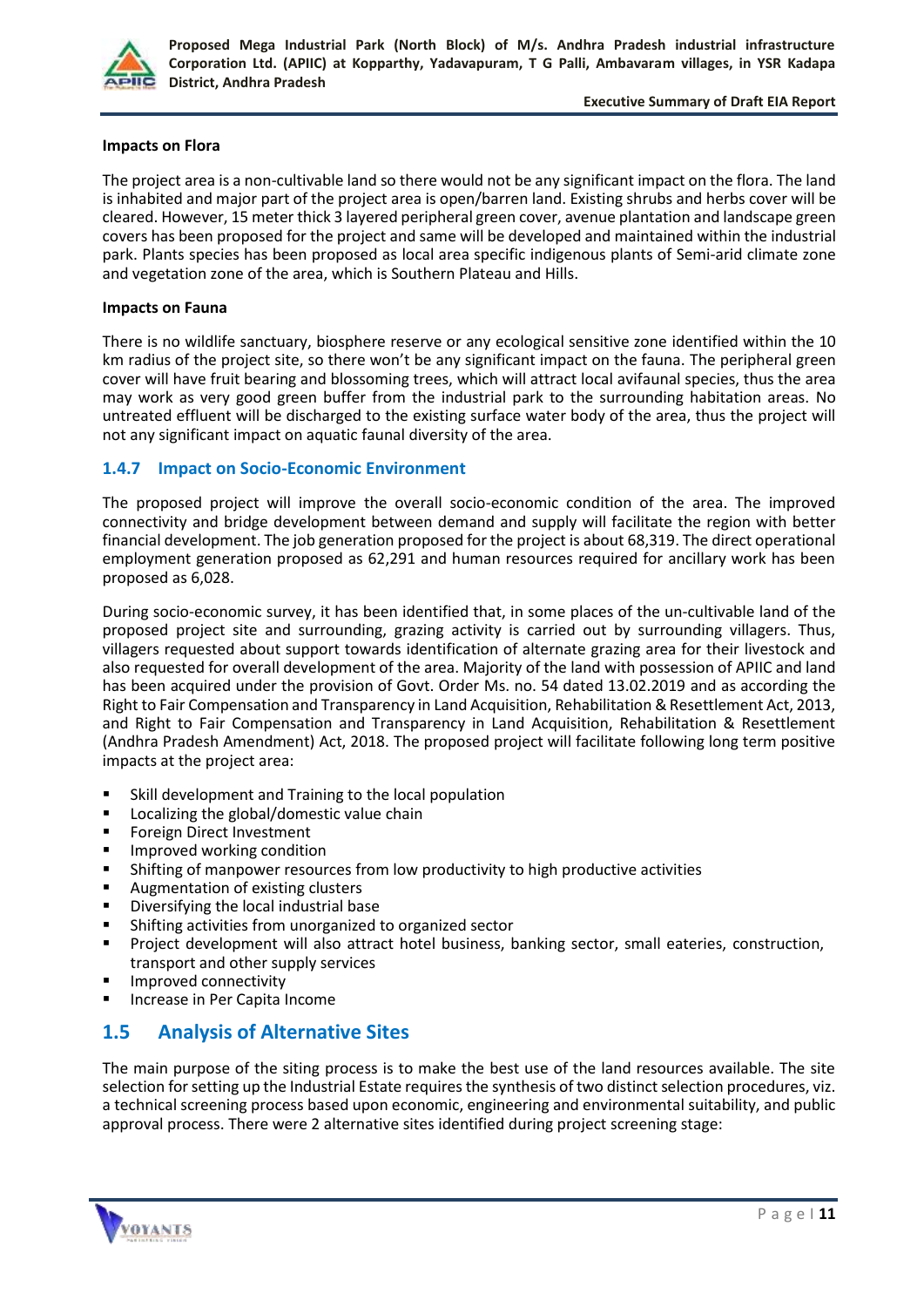

- a) Site at Kopparthy and adjacent villages having area of 997 acres.
- b) The other Alternative site had been identified as Rachinayapalli village having area around 1000 acres.

After detailed alternative site analysis study conducted for both identified sites, Kopparthy site identified in YSR Kadapa district has been identified as best feasible alternative for development of industrial township; as the Rachinayapalli alternative site has very close proximity of Eco-sensitive zone and Penna River, thus housing micro and mega industries close to the eco-sensitive area is not feasible.

# **1.6 Environmental Monitoring Program**

The overall impact assessment of the proposed project was carried out and monitoring plans have been framed based on the severity of impacts in different areas. During the EIA study it has been observed that the air and noise quality may be affected and temporary changes in these parameters are expected. The preventive/ curative measures to reduce the ill effects of construction activities on these parameters have been suggested under various plans. The total cost of environment monitoring plan would be Rs. 2,304,500.00/year during construction phase and 514,500.00/year during operation phase.

# **1.7 Additional Studies**

# **1.7.1 Risk Assessment**

The risks associated with the project are hazardous, if adequate controls or safety systems are not adopted. During construction phase drilling, deploying excavators/earthmovers and loading/ unloading of trucks can have risks of accidents if human failure or errors are not taken care of. The accidents, if any, may not be fatal, but are potential to cause lost time or severe injuries. Thus, the need for adequate safety at work places is required. Besides minor incidents like exhaustion, sunstrokes, or other health related incidents may take place, which can be avoided with adequate safety regulations and measures.

- Firefighting and first -aid provisions in the project office/complex and project area and ensuring periodic checking of worthiness of firefighting and first aid provision.
- Training and refresher courses for all the employees working in hazardous points. All employees shall have to undergo the training at a regular interval.
- As a part of disaster management plan, a rescue team will be formed by imparting specialized training to select project staff.

# **1.7.2 Resource Conservation**

**Water Resources:** Water supply demand is estimated based on the proposed land use, built‐up area and the population densities proposed in the master plan. The estimated water demand is segregated into potable and non-potable water demand. The recycled water shall be reused in non-potable use of gardening, cooling tower makeup water, washing use.

**Construction materials:** As a large Industrial Estate, the project will require various kinds of natural construction materials such as sand, gravel etc. It is proposed for prior estimation of required quantities of these materials and procurement only as per requirement. This will also result in cost-efficiency. Excavated soil from the project site will be used within the site to the extent feasible. Excess soil will be made available to the construction sites, as per need.

**Energy:** To conserve the energy resources, good practices will be followed during the operation phase such as turning off lights and equipment when not in use, ensuring fuel efficiency of motors and vehicles through proper maintenance and minimal work at night. The principles of energy conservation will also be embedded in the buildings through use of energy efficient fixtures, maximum availability of natural light and use of solar energy for street and common area lighting facility.

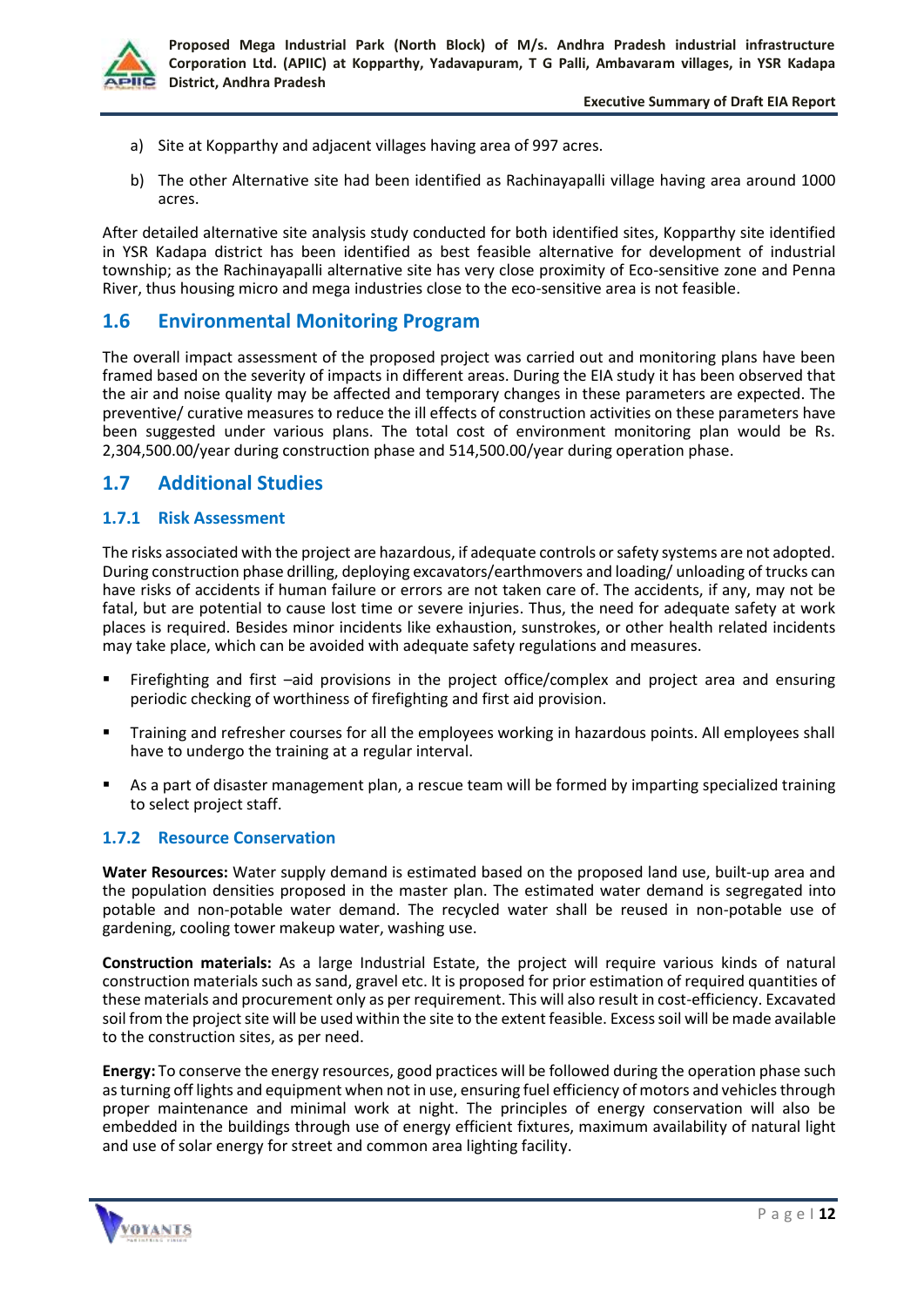

#### **Executive Summary of Draft EIA Report**

# **1.7.3 Socio-Economic Study**

The communities residing in the project affected area were aware about the project and supported the project. However, certain concerns and issues regarding compensation for land, livelihood and overall quality of life were raised by the community during the discussion. However, majority of the land with possession of APIIC and land has been acquired under the provision of Govt. Order Ms. no. 54 dated 13.02.2019 and as according the Right to Fair Compensation and Transparency in Land Acquisition, Rehabilitation & Resettlement Act, 2013, and Right to Fair Compensation and Transparency in Land Acquisition, Rehabilitation & Resettlement (Andhra Pradesh Amendment) Act, 2018.

With the villages being closer to the project area, the issue of pollution primarily, water, air and noise were also conveyed during the discussions. Water tanks present inside the project area shall continue to serve as source of irrigation for crops in the nearby area. Pollution in the said source shall affect the livelihood and health of the community. The community requested on use of proper waste disposal techniques for the pharmaceutical companies coming up within the project as they are known to pose health risks.

The issue of noise pollution was also raised with suggestion of placing such industries far from habitations. The community also requested on providing employment opportunities to every household forfeiting land to the project in addition to proposing certain village development activities such as proper drainage and roads in the village to accommodate the influx of people from areas exterior to the village, safe drinking water supply, primary schools for children within the village and others for providing safe and healthy environment for the community to stay in the villages post initiation of the project. During Public Hearing, issues queries raised by stakeholders will be addressed and proper mitigation plan and budget will be allocated.

# **1.8 Project Benefits**

Some of the expected benefits are:

- Better quality of educational and medical facilities to the local people<br>■ Newer Income generation resources
- Newer Income generation resources
- Human Resource to increase from low productive activities to high productive activities
- Existing industries to gain benefit for better demand-supply arrangement
- Improved working condition & State of the art infrastructure for work<br>■ Shifting activities from unorganized to organized sector
- Shifting activities from unorganized to organized sector
- Convergence of population and thereby enhanced local consumption and spending
- Project development will also attract hotel business, banking sector, small eateries, construction, transport and other supply services
- Sustainable development
- Shifting of manpower resources from low productivity to high productive activities
- Augmentation of existing clusters Skill development and enhancement and Training to the local population
- Localizing the global/domestic value chain
- Technology transfer
- **Foreign Direct Investment**
- Diversifying the local industrial base

# **1.9 Environment Management Plan**

Environment Management Plan for the project is the result of impact assessment study. It has been designed against the predicted impacts and in-line with mitigation measures proposed. Proposed industrial park will be facilitated with Air and Noise pollution control facilities, CESTP, collection and storage of solid and hazardous waste, Fire Fighting facility, online monitoring system and periodic regular environmental

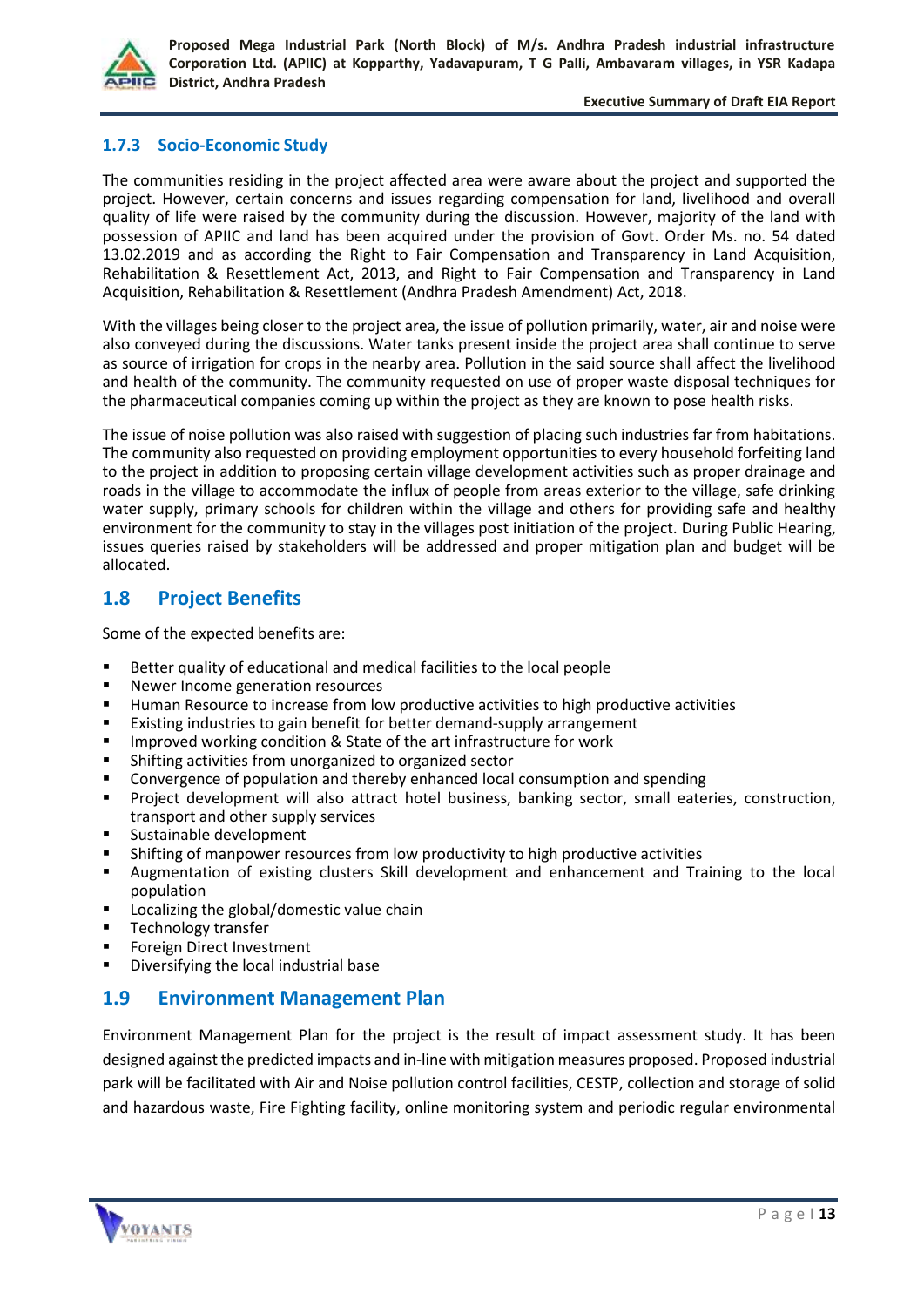

monitoring facility, health checkup facility. The summary of cost estimate of various environment management plans as contained in the Draft EIA report is enumerated below in **Table 1.7** and **Table 1.8**. **Table 1.7: Summary of Total Cost Estimate for Construction Phase**

| SI.<br>No.         | <b>Plans</b>                                                                    | <b>Capital Cost</b><br>(Rs lakh) | <b>Recurring Cost (Rs lakh)</b> |
|--------------------|---------------------------------------------------------------------------------|----------------------------------|---------------------------------|
| 1.                 | <b>Environmental Monitoring</b>                                                 | 0.00                             | 23.05                           |
| 2.                 | <b>Dust Suppression Measure</b>                                                 | 0.00                             | 14.30                           |
| 3.                 | (collection<br>Solid<br>Management<br>Waste<br>and<br>transportation of Waste)  | 0.0                              | 1.60                            |
| 4.                 | Greenbelt Development in Periphery, Water-rim,<br>Roadside area @1.84 lakhs/Ha. | 66.24                            | 0.00                            |
| 5.                 | Waste Water Management (installation of STP)                                    | 40.00                            | 0.00                            |
| 6.                 | Operation of STP                                                                | 0.0                              | 6.00                            |
| 7.                 | OHS Management (distribution of PPE)                                            | 30.00                            | 0.00                            |
| 8.                 | OHS management (Health Checkup)                                                 | 0.00                             | 30.00                           |
| <b>Grand Total</b> |                                                                                 | 136.24 or 136 lakhs              | 74.945 or 75 Lakhs              |

## **Table 1.8: Summary of Total Cost Estimate for Operation Phase**

| SI.<br>No.         | <b>Plans</b>                                                                         | <b>Capital Cost</b><br>(Rs lakh)     | <b>Recurring Cost (Rs lakh)</b> |
|--------------------|--------------------------------------------------------------------------------------|--------------------------------------|---------------------------------|
| 1.                 | <b>Environmental Monitoring</b>                                                      | 0.00                                 | 5.15                            |
| 2.                 | Installation of online AAQMS stations                                                | 30.00                                | 0.00                            |
| 3.                 | Installation of DG Set stack & DOCC                                                  | 72.25                                | 0.00                            |
| 4.                 | Installation of online stack monitoring stations                                     | 35.00                                | 0.00                            |
| 5.                 | Installation of Meteorological station                                               | 1.50                                 | 0.00                            |
| 6.                 | Solid Waste Management                                                               | 188.50                               | 0.50                            |
| 7.                 | Installation & Operation of CETP                                                     | 9.00                                 | 6.00                            |
| 8.                 | Installation & operation of Water Treatment<br>Plant                                 | 45.00                                | 3.00                            |
| 9.                 | Development<br>Greenbelt<br>maintenance<br>and<br>@1.84 lakhs/Ha. in Open green area | 93.84                                | 375.36                          |
| 10.                | OHS management & installation of Fire Hydrant<br>system                              | 205.00                               | 5.00                            |
| 10.                | Local Area Development Plan                                                          | 90.00                                | 0.00                            |
| 10.                | <b>Health Management</b>                                                             | 30.00                                | 0.00                            |
| <b>Grand Total</b> |                                                                                      | 800.09 or say 800.00<br><b>lakhs</b> | 395.00 lakhs                    |

The estimated capital EMP cost for operation phase of the proposed project is 800 lakhs or 8 Crores, which is approximately 1.9% of proposed project cost. The recurring EMP cost for the proposed project is estimated as 395 lakhs or 3.95 crores. During construction, capital EMP cost is estimated as 136 lakhs and recurring EMP cost is proposed 75 lakhs. The cost estimation is tentative and assessed according the Impact identified for the project and EMP suggested.

# **1.10 Conclusion**

The Environmental Impact Assessment study was conducted as according the TOR issued by SEIAA, AP on

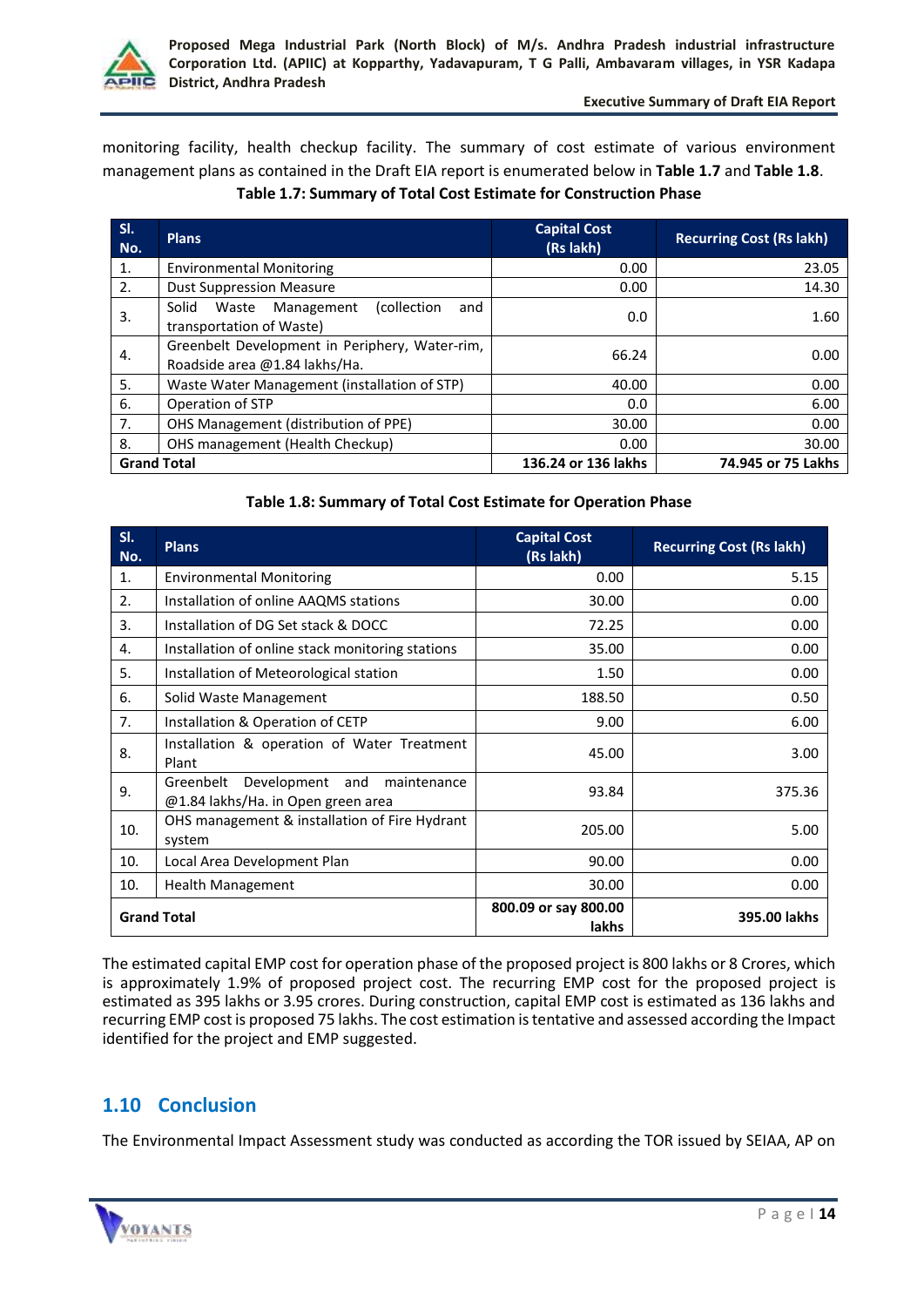

#### **Executive Summary of Draft EIA Report**

26.02.2020 and 27.09.2021 for proposed development of industrial park in Kopparthy. During the EIA study, to arrive at the proposed suitable location, 2 alternative sites were studied. After studying the 2 locations, technical consultant has concluded that the alternative 1 site at Kopparthy and adjacent villages as best suitable location for the development of the industrial park.

The cost of the project is estimated to be INR 424.55 crores for the development of Industrial Park. The proposed project will have positive impact on social and economic improvement of the region by overall improvement in living standard through creation of about 62,291 of new direct and 6,028 ancillary job opportunities, increase in volume of manufacturing, general trade, general improvement in infrastructural facility with better transport,

In Addition, the proposed project will have following Environmental and Social benefits which would lead the project for a sustainable operation. Industrial Park development is a permitted activity as per Sector 7(c) of EIA Notification 2006 and its amendments thereof.

- No eco-sensitive zones have been identified within the 10 km area study area of the proposed project site.
- No endemic and endangered species of flora and fauna reported within 10 km of the project site during reconnaissance survey. Detailed ecological study will be conducted during EIA and Baseline study.
- No Historical or Cultural Heritage Site or Ecologically sensitive area found within 10 km radius of the proposed development of Industrial Park.

As per the EIA-EMP study, the proposed project is found to be viable from all aspects such as technical, economic, environmental and social aspects.